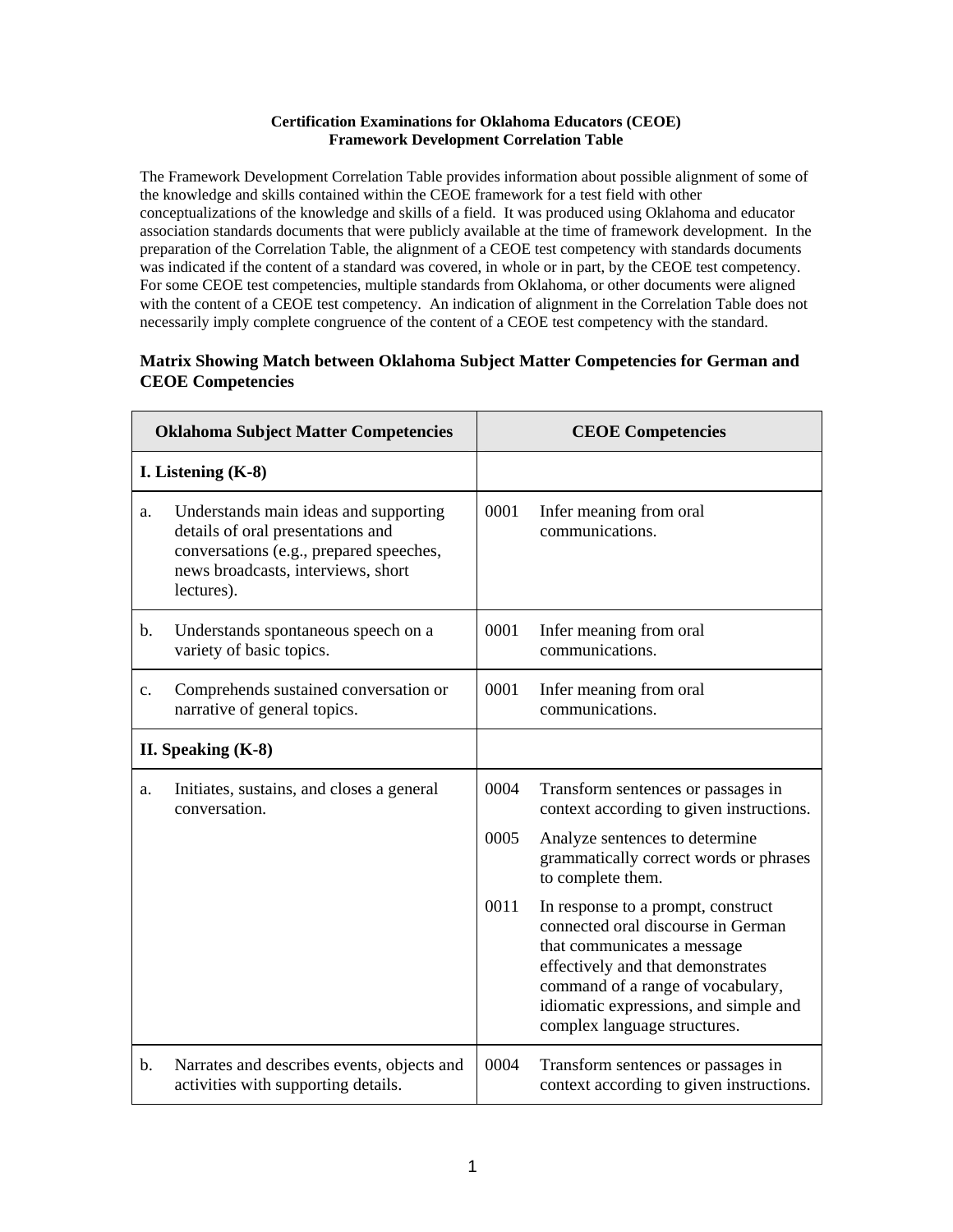| <b>Oklahoma Subject Matter Competencies</b> |                                                                                                                                                                          | <b>CEOE Competencies</b> |                                                                                                                                                                                                                                                            |
|---------------------------------------------|--------------------------------------------------------------------------------------------------------------------------------------------------------------------------|--------------------------|------------------------------------------------------------------------------------------------------------------------------------------------------------------------------------------------------------------------------------------------------------|
|                                             |                                                                                                                                                                          | 0005                     | Analyze sentences to determine<br>grammatically correct words or phrases<br>to complete them.                                                                                                                                                              |
|                                             |                                                                                                                                                                          | 0011                     | In response to a prompt, construct<br>connected oral discourse in German<br>that communicates a message<br>effectively and that demonstrates<br>command of a range of vocabulary,<br>idiomatic expressions, and simple and<br>complex language structures. |
| c.                                          | Participates in spontaneous, face-to-face<br>conversation involving more complicated<br>skills and social situations, such as<br>elaborating, apologizing, and debating. | 0004                     | Transform sentences or passages in<br>context according to given instructions.                                                                                                                                                                             |
|                                             |                                                                                                                                                                          | 0005                     | Analyze sentences to determine<br>grammatically correct words or phrases<br>to complete them.                                                                                                                                                              |
|                                             |                                                                                                                                                                          | 0011                     | In response to a prompt, construct<br>connected oral discourse in German<br>that communicates a message<br>effectively and that demonstrates<br>command of a range of vocabulary,<br>idiomatic expressions, and simple and<br>complex language structures. |
| d.                                          | Displays some ability to support opinions,<br>explain in detail, and make assumptions.                                                                                   | 0004                     | Transform sentences or passages in<br>context according to given instructions.                                                                                                                                                                             |
|                                             |                                                                                                                                                                          | 0005                     | Analyze sentences to determine<br>grammatically correct words or phrases<br>to complete them.                                                                                                                                                              |
|                                             |                                                                                                                                                                          | 0011                     | In response to a prompt, construct<br>connected oral discourse in German<br>that communicates a message<br>effectively and that demonstrates<br>command of a range of vocabulary,<br>idiomatic expressions, and simple and<br>complex language structures. |
| e.                                          | Uses varied strategies, such as<br>paraphrasing or restating, to facilitate<br>communication in the language being<br>studied.                                           | 0004                     | Transform sentences or passages in<br>context according to given instructions.                                                                                                                                                                             |
|                                             |                                                                                                                                                                          | 0005                     | Analyze sentences to determine<br>grammatically correct words or phrases<br>to complete them.                                                                                                                                                              |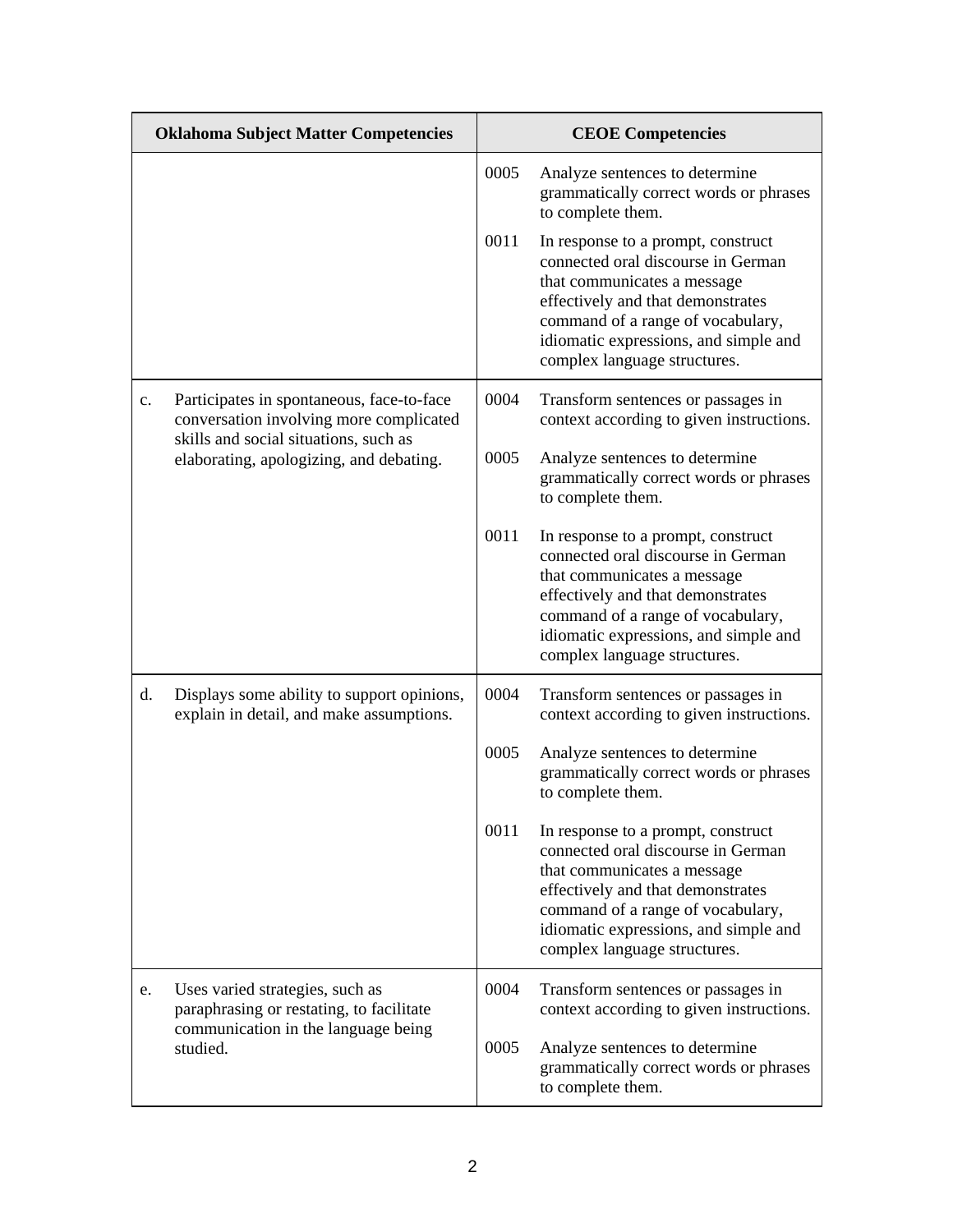| <b>Oklahoma Subject Matter Competencies</b> |                                                                                                                                                                                                                                                       | <b>CEOE Competencies</b> |                                                                                                                                                                                                                                                            |  |
|---------------------------------------------|-------------------------------------------------------------------------------------------------------------------------------------------------------------------------------------------------------------------------------------------------------|--------------------------|------------------------------------------------------------------------------------------------------------------------------------------------------------------------------------------------------------------------------------------------------------|--|
|                                             |                                                                                                                                                                                                                                                       | 0011                     | In response to a prompt, construct<br>connected oral discourse in German<br>that communicates a message<br>effectively and that demonstrates<br>command of a range of vocabulary,<br>idiomatic expressions, and simple and<br>complex language structures. |  |
|                                             | III. Reading (K-12)                                                                                                                                                                                                                                   |                          |                                                                                                                                                                                                                                                            |  |
| a.                                          | Reads authentic (from the culture of the<br>language studied) materials, such as<br>selected short stories, poetry and other<br>literary works, articles, personal<br>correspondence and simple technical<br>material written for the general reader. | 0002<br>0003             | Understand the literal content of a<br>variety of authentic materials.<br>Apply skills of inference and<br>interpretation in a variety of authentic<br>materials.                                                                                          |  |
| b.                                          | Comprehends facts in authentic (from the<br>culture of the language studied) texts and                                                                                                                                                                | 0002                     | Understand the literal content of a<br>variety of authentic materials.                                                                                                                                                                                     |  |
|                                             | materials and makes appropriate<br>inferences.                                                                                                                                                                                                        | 0003                     | Apply skills of inference and<br>interpretation in a variety of authentic<br>materials.                                                                                                                                                                    |  |
| c.                                          | Comprehends authentic (from the culture<br>of the language studied) communications<br>via various media and technology.                                                                                                                               | 0002                     | Understand the literal content of a<br>variety of authentic materials.                                                                                                                                                                                     |  |
|                                             |                                                                                                                                                                                                                                                       | 0003                     | Apply skills of inference and<br>interpretation in a variety of authentic<br>materials.                                                                                                                                                                    |  |
|                                             | IV. Writing $(K-8)$                                                                                                                                                                                                                                   |                          |                                                                                                                                                                                                                                                            |  |
| a.                                          | Communicates by writing simple facts and<br>ideas.                                                                                                                                                                                                    | 0004                     | Transform sentences or passages in<br>context according to given instructions.                                                                                                                                                                             |  |
|                                             |                                                                                                                                                                                                                                                       | 0005                     | Analyze sentences to determine<br>grammatically correct words or phrases<br>to complete them.                                                                                                                                                              |  |
|                                             |                                                                                                                                                                                                                                                       | 0006                     | Revise written passages to correct<br>errors in structure and syntax that<br>interfere with accurate communication.                                                                                                                                        |  |
|                                             |                                                                                                                                                                                                                                                       | 0010                     | Write a well-organized passage of<br>several paragraphs (approximately<br>300-500 words) in German that is                                                                                                                                                 |  |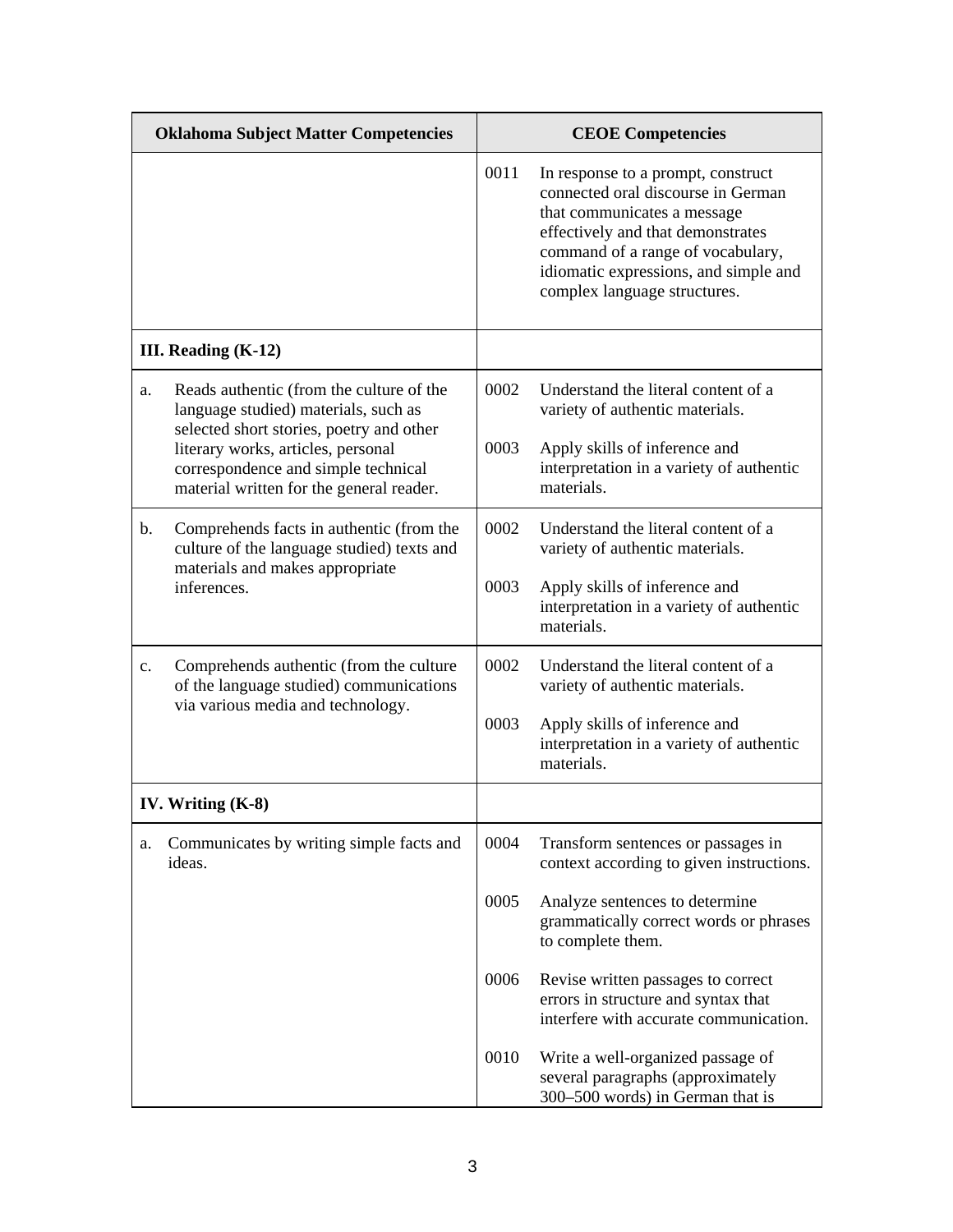| <b>Oklahoma Subject Matter Competencies</b> |                                                               | <b>CEOE Competencies</b> |                                                                                                                                                                                                                                                                                                                                                                        |  |
|---------------------------------------------|---------------------------------------------------------------|--------------------------|------------------------------------------------------------------------------------------------------------------------------------------------------------------------------------------------------------------------------------------------------------------------------------------------------------------------------------------------------------------------|--|
|                                             |                                                               |                          | appropriate in style and diction for a<br>given audience, purpose, and occasion<br>and that communicates a message<br>effectively through use of a range of<br>vocabulary, idiomatic expressions,<br>and simple and complex linguistic<br>constructions.                                                                                                               |  |
| b.                                          | Expresses narratives and descriptions of a<br>factual nature. | 0004                     | Transform sentences or passages in<br>context according to given instructions.                                                                                                                                                                                                                                                                                         |  |
|                                             |                                                               | 0005                     | Analyze sentences to determine<br>grammatically correct words or phrases<br>to complete them.                                                                                                                                                                                                                                                                          |  |
|                                             |                                                               | 0006                     | Revise written passages to correct<br>errors in structure and syntax that<br>interfere with accurate communication.                                                                                                                                                                                                                                                    |  |
|                                             |                                                               | 0010                     | Write a well-organized passage of<br>several paragraphs (approximately<br>300-500 words) in German that is<br>appropriate in style and diction for a<br>given audience, purpose, and occasion<br>and that communicates a message<br>effectively through use of a range of<br>vocabulary, idiomatic expressions, and<br>simple and complex linguistic<br>constructions. |  |
| c.                                          | Writes professional and social<br>correspondence.             | 0004                     | Transform sentences or passages in<br>context according to given instructions.                                                                                                                                                                                                                                                                                         |  |
|                                             |                                                               | 0005                     | Analyze sentences to determine<br>grammatically correct words or phrases<br>to complete them.                                                                                                                                                                                                                                                                          |  |
|                                             |                                                               | 0006                     | Revise written passages to correct<br>errors in structure and syntax that<br>interfere with accurate communication.                                                                                                                                                                                                                                                    |  |
|                                             |                                                               | 0010                     | Write a well-organized passage of<br>several paragraphs (approximately<br>300–500 words) in German that is<br>appropriate in style and diction for a<br>given audience, purpose, and occasion<br>and that communicates a message<br>effectively through use of a range of<br>vocabulary, idiomatic expressions, and                                                    |  |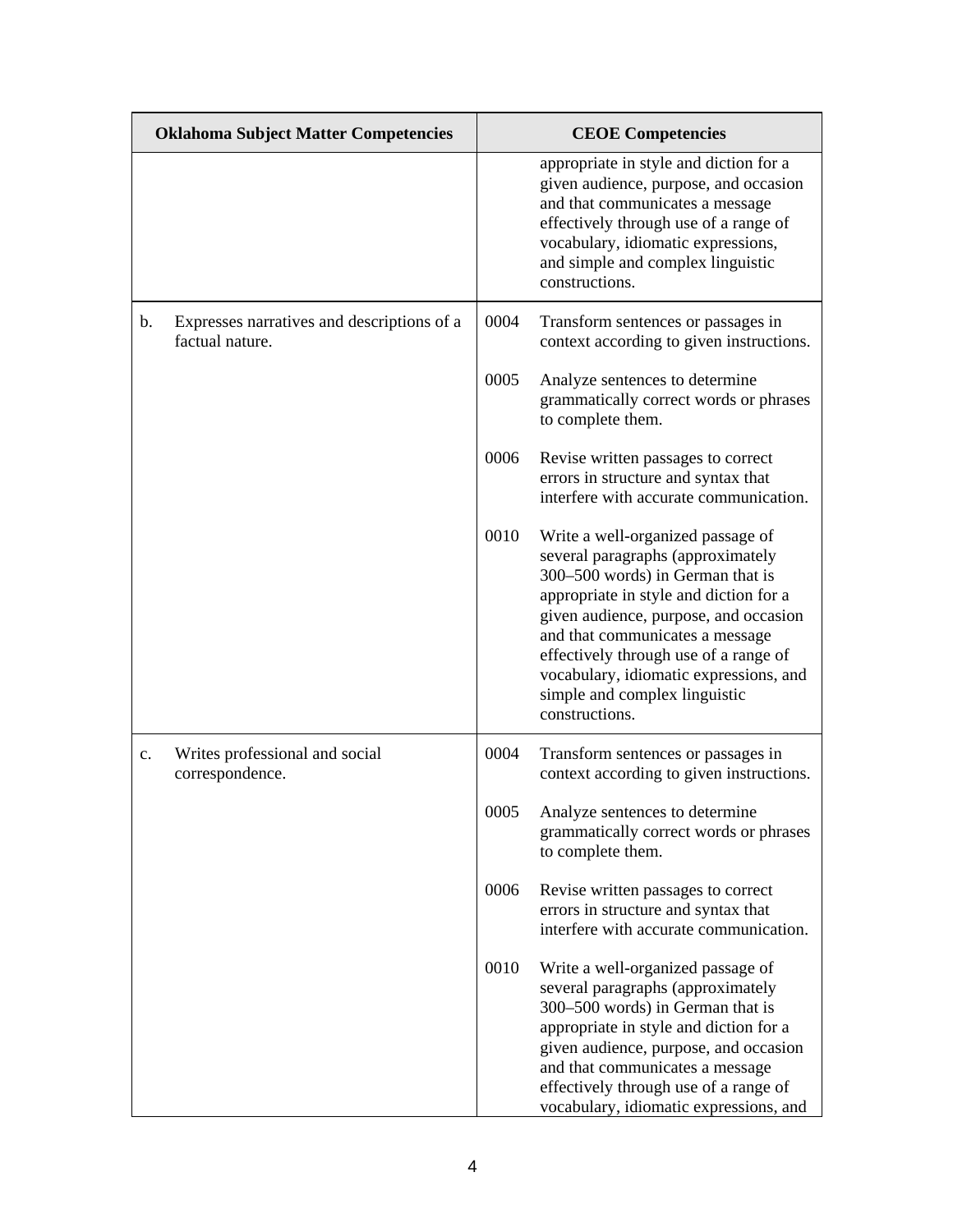| <b>Oklahoma Subject Matter Competencies</b> |                                                                                                       | <b>CEOE Competencies</b> |                                                                                                                                                                                                                                                                        |  |
|---------------------------------------------|-------------------------------------------------------------------------------------------------------|--------------------------|------------------------------------------------------------------------------------------------------------------------------------------------------------------------------------------------------------------------------------------------------------------------|--|
|                                             |                                                                                                       |                          | simple and complex linguistic<br>constructions.                                                                                                                                                                                                                        |  |
|                                             | V. Culture $(K-12)$                                                                                   |                          |                                                                                                                                                                                                                                                                        |  |
| a.                                          | Is knowledgeable about the products of<br>the culture of the language being taught.                   | 0007                     | Understand the historical development,<br>geographic features, and social<br>characteristics of German-speaking<br>cultures.                                                                                                                                           |  |
|                                             |                                                                                                       | 0008                     | Understand the achievements of<br>German-speaking cultures in the areas<br>of literature, the nonliterary arts,<br>science, and technology.                                                                                                                            |  |
| b.                                          | Is knowledgeable about practices of the<br>culture of the language being taught.                      | 0007                     | Understand the historical development,<br>geographic features, and social<br>characteristics of German-speaking<br>cultures.                                                                                                                                           |  |
|                                             |                                                                                                       | 0008                     | Understand the achievements of<br>German-speaking cultures in the areas<br>of literature, the nonliterary arts,<br>science, and technology.                                                                                                                            |  |
| c.                                          | Is able to compare and contrast local<br>culture and cultures of the language being<br>taught.        | 0007                     | Understand the historical development,<br>geographic features, and social<br>characteristics of German-speaking<br>cultures.                                                                                                                                           |  |
|                                             |                                                                                                       | 0008                     | Understand the achievements of<br>German-speaking cultures in the areas<br>of literature, the nonliterary arts,<br>science, and technology.                                                                                                                            |  |
|                                             | VI. Second Language Acquisition (K-12)                                                                |                          |                                                                                                                                                                                                                                                                        |  |
| a.                                          | Is knowledgeable about first language<br>development and its relation to second<br>language learning. | 0009                     | Understand the process of language<br>acquisition.                                                                                                                                                                                                                     |  |
|                                             |                                                                                                       | 0001                     | (OPTE) The teacher understands how<br>students learn and develop and can<br>provide learning opportunities that<br>support their intellectual, social, and<br>physical development at all grade<br>levels, including early childhood,<br>elementary, middle level, and |  |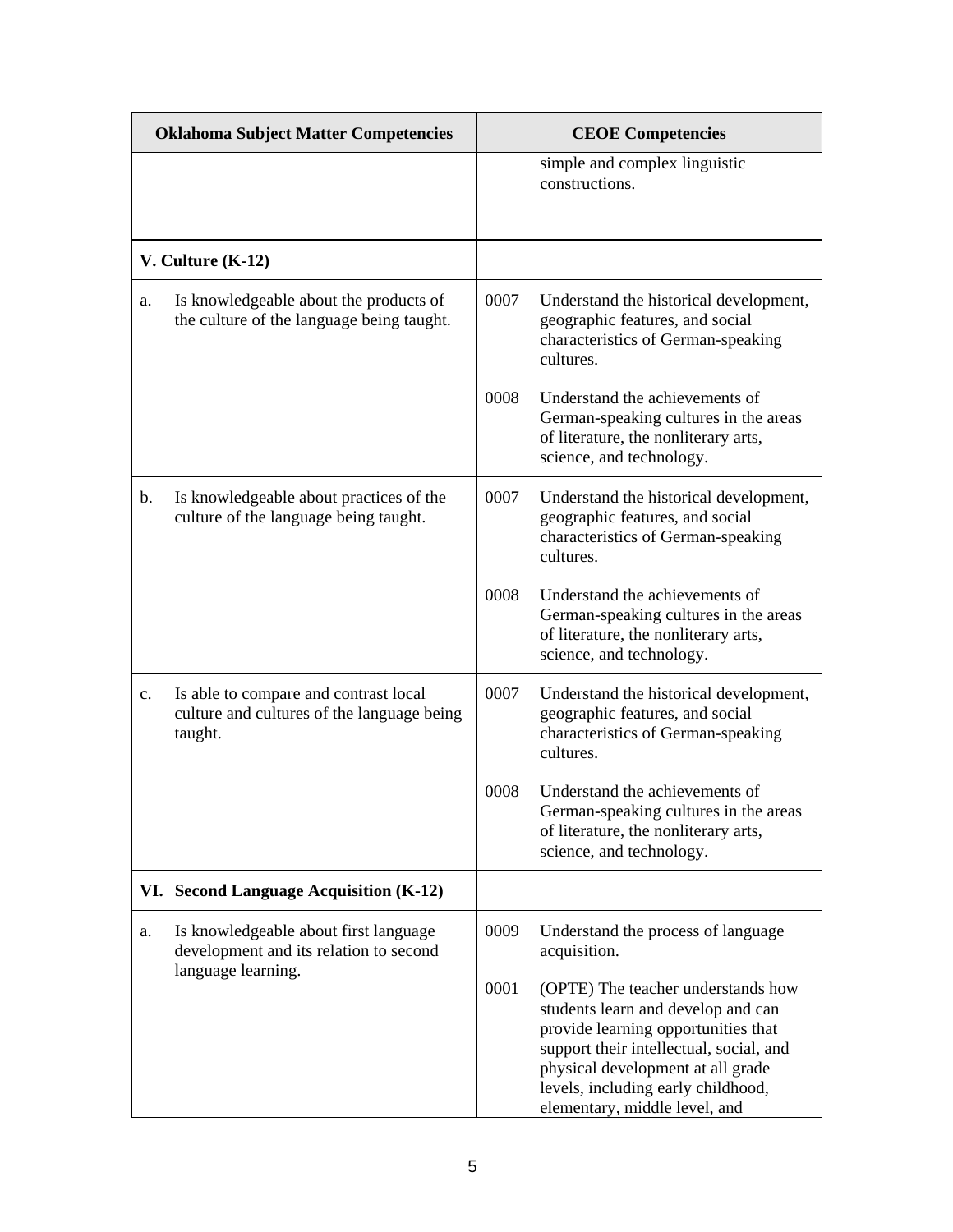| <b>Oklahoma Subject Matter Competencies</b>                                                |                                                                                                                                   | <b>CEOE Competencies</b> |                                                                                                                                                                                                                                                                                      |
|--------------------------------------------------------------------------------------------|-----------------------------------------------------------------------------------------------------------------------------------|--------------------------|--------------------------------------------------------------------------------------------------------------------------------------------------------------------------------------------------------------------------------------------------------------------------------------|
|                                                                                            |                                                                                                                                   |                          | secondary.                                                                                                                                                                                                                                                                           |
| $\mathbf{b}$ .                                                                             | Is knowledgeable about varied teaching<br>approaches, methods, and strategies.                                                    | 0001                     | (OPTE) The teacher understands how<br>students learn and develop and can<br>provide learning opportunities that<br>support their intellectual, social, and<br>physical development at all grade<br>levels, including early childhood,<br>elementary, middle level, and<br>secondary. |
|                                                                                            |                                                                                                                                   | 0002                     | (OPTE) The teacher understands that<br>students vary in their approaches to<br>learning and creates instructional<br>opportunities that are adaptable to<br>individual differences of learners.                                                                                      |
|                                                                                            |                                                                                                                                   | 0005                     | (OPTE) The teacher plans instruction<br>based upon curriculum goals,<br>knowledge of the teaching/learning<br>process, subject matter, students'<br>abilities and differences, and the<br>community, and adapts instruction<br>based upon assessment and reflection.                 |
| c.                                                                                         | Is knowledgeable about varied second<br>language assessment strategies and<br>techniques that are developmentally<br>appropriate. | 0005                     | (OPTE) The teacher plans instruction<br>based upon curriculum goals,<br>knowledge of the teaching/learning<br>process, subject matter, students'<br>abilities and differences, and the<br>community, and adapts instruction<br>based upon assessment and reflection.                 |
|                                                                                            |                                                                                                                                   | 0008                     | (OPTE) The teacher understands and<br>uses a variety of assessment strategies<br>to evaluate and modify the<br>teaching/learning process ensuring the<br>continuous intellectual, social, and<br>physical development of the learner.                                                |
| <b>VII. Priority Academic Student Skills</b><br>$(K-12)$                                   |                                                                                                                                   |                          |                                                                                                                                                                                                                                                                                      |
|                                                                                            | Understands Oklahoma's core curriculum, A<br>Core Curriculum for Our Children's Future,                                           | 0001                     | Infer meaning from oral<br>communications.                                                                                                                                                                                                                                           |
| Priority Academic Student Skills for languages,<br>and implements the skills and knowledge |                                                                                                                                   | 0002                     | Understand the literal content of a<br>variety of authentic materials.                                                                                                                                                                                                               |